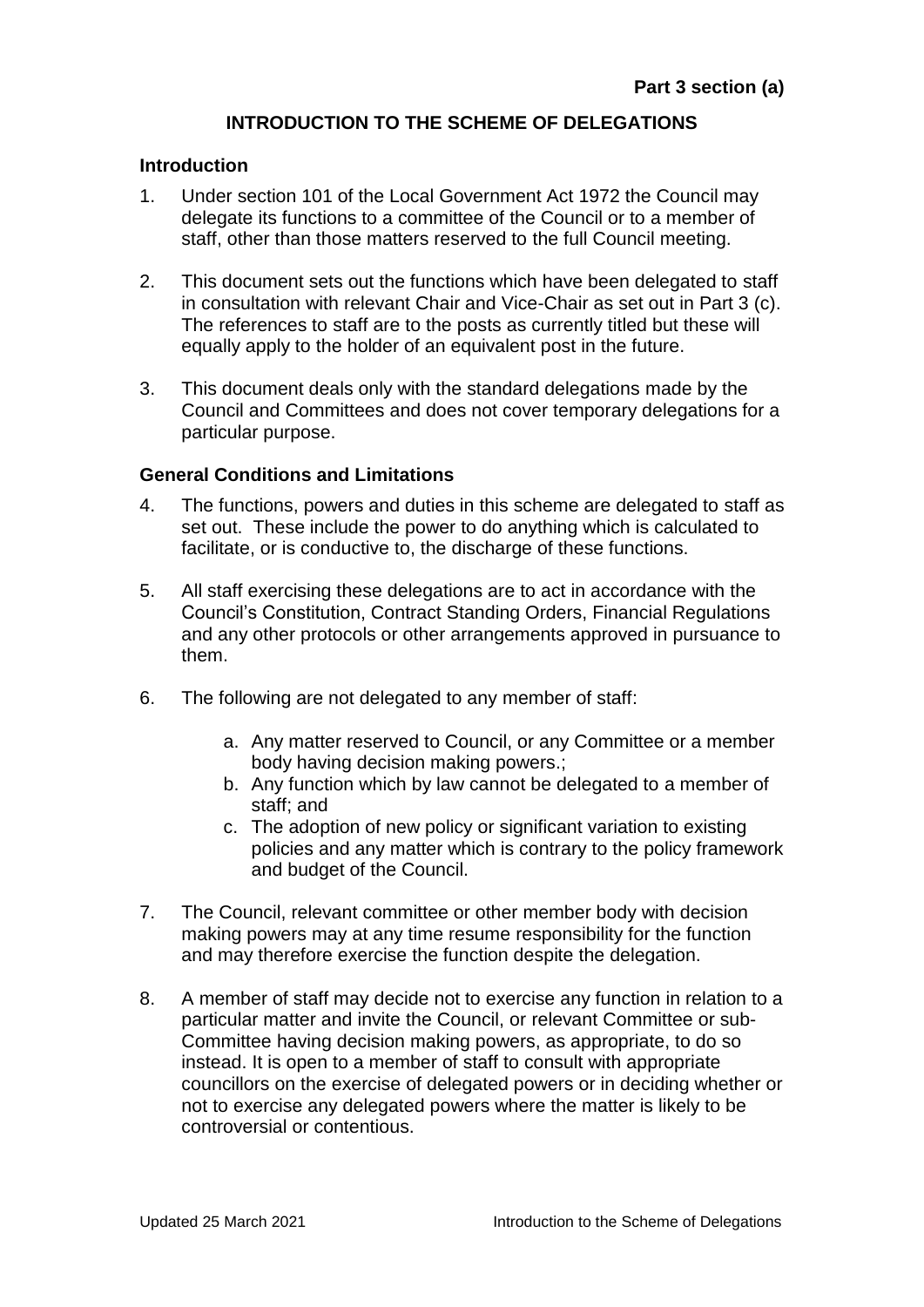- 9. A member of staff with line management responsibility for the member of staff named in the delegation may exercise the power instead of the member of staff so designated and may direct or negate any course of action proposed. In absence of a Deputy Chief Executive with line management responsibility, the Chief Executive may exercise that power.
- 10. A decision delegated to a member of staff by Council or Committee can be taken by a staff member with line management responsibility for that staff member in his/her absence.
- 11. A member of staff to whom a power, duty or function is delegated may nominate or authorise another member of staff to exercise that power, duty or function, provided that such delegation is recorded in writing.
- 12. A decision delegated to a member of staff in consultation with the Chair and Vice-Chair of a Committee may be taken in consultation with either the Chair or Vice-Chair where only one is available.
- 13. With respect to any reference to a delegation being exercised following consultation with any councillor, the decision is vested with the member of staff so delegated who shall be responsible and accountable for the decision. The member of staff so delegated is required to bring independent judgement to bear on the decision and the decision shall be his/hers alone and not the members being consulted. If those councillors disagree with the member of staff, the matter should be referred to the body or person from whom the delegation arose for decision.
- 14. In exercising any delegated powers, officers must ensure that their decisions are consistent with Council policy, within approved spending limits and in the best interests of residents and the Council as a whole. Relevant councillors should also be informed/consulted as appropriate depending on the nature and sensitivity of the decision.
- 15. Each officer is responsible for ensuring that decisions which they take are adequately recorded, and that the record of that decision is available to other Officers, to councillors and to the public as required by statute and this Constitution, particularly if the decision relates to a change in policy or practice, or a financial commitment.
- 16. Every officer is responsible for ensuring that any decision which he/she takes is implemented in accordance with that decision.
- 17. Every officer is accountable for each decision which he/she takes and may be called to provide an explanation of his/her reasons for the decision and account for its implementation to other officer, councillors and statutory regulators.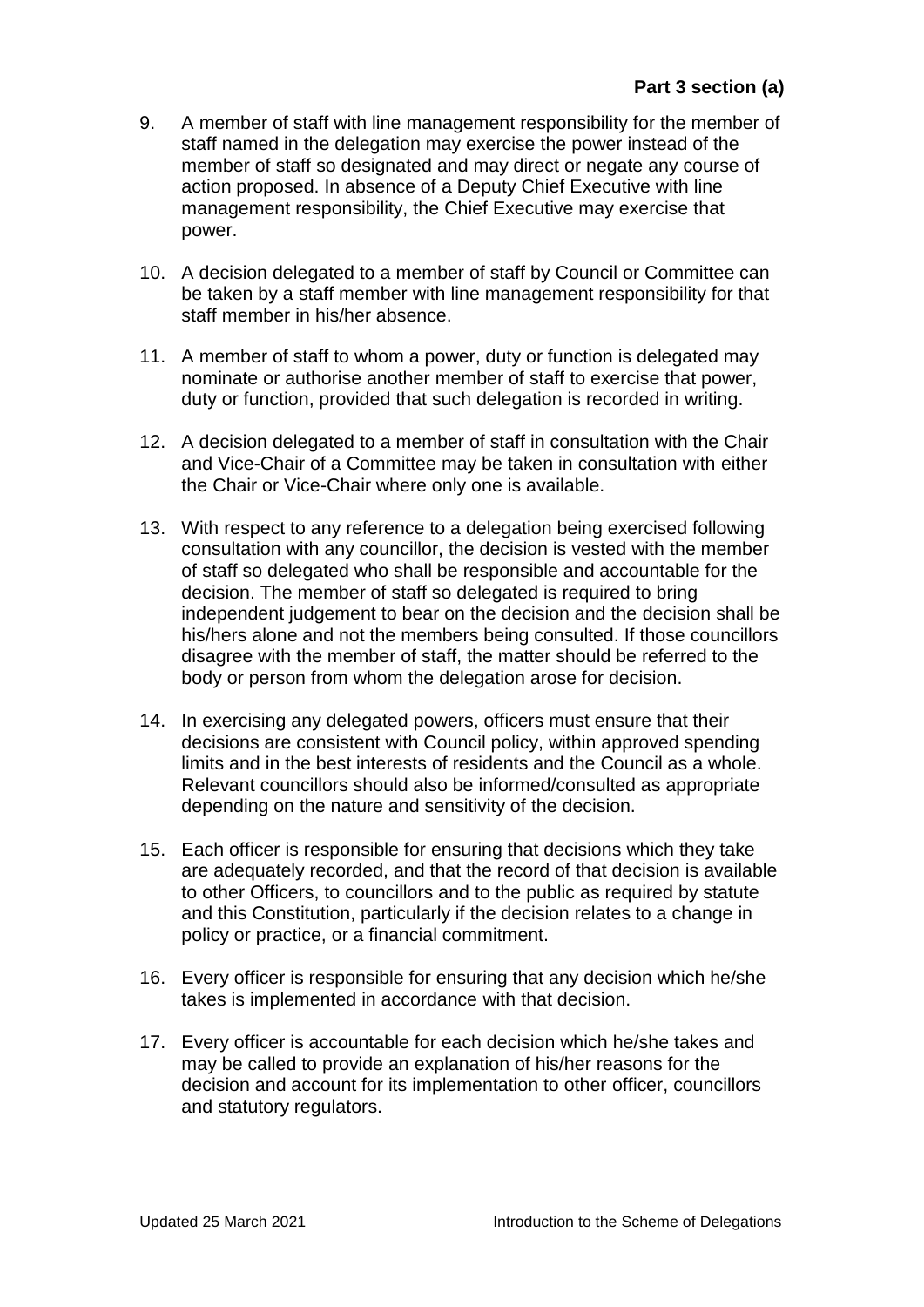- 18. The Group Head of Corporate Governance shall have the power to amend delegations to reflect re-organisations, changes in job titles and vacancies, where the changes result in redistributing existing delegations and not the creation of new ones.
- 19. The Group Head of Corporate Governance shall have the power to amend delegations to reflect changes in legislation, or references to legislation where such changes do not alter the nature of the existing delegation.

# **Interpretation**

- 20. All enquiries about this scheme of delegations should be made to the Group Head of Corporate Governance and all matters of interpretation will also be determined by the Group Head of Corporate Governance.
- 21. Any reference to a statute or statutory instrument shall be deemed to include and be construed as if it contained a reference to any subsequent statute or statutory instrument for the time being replacing, amending or extending the same or containing related provisions.
- 22. The expressions 'officer', 'staff' or 'employee' includes any person employed by the Council irrespective of the particular National Scheme of Conditions of Service under which they are employed.
- 23. The expression Chief Officer shall mean the Chief Executive, the relevant Deputy Chief Executive, the Monitoring Officer and the Chief Finance Officer.
- 24. The expression Head of Service shall mean the following job titles:
	- Group Head of Corporate Governance
	- Group Head Commissioning and Transformation
	- Group Head Community Wellbeing
	- Deputy Group Head Customer Services
	- Group Head Neighbourhood Services
	- Group Head Regeneration and Growth
	- Senior Environmental Health Manager
	- Planning Development Manager
	- Strategic Planning Manager

### **Urgent Decisions**

25. In order to enable an urgent decision to be made, the Chief Executive has delegated power to take any decision which is so urgent that it cannot wait until the next scheduled meeting of the Council or relevant Committee and where the decision is not in contravention of established policies.